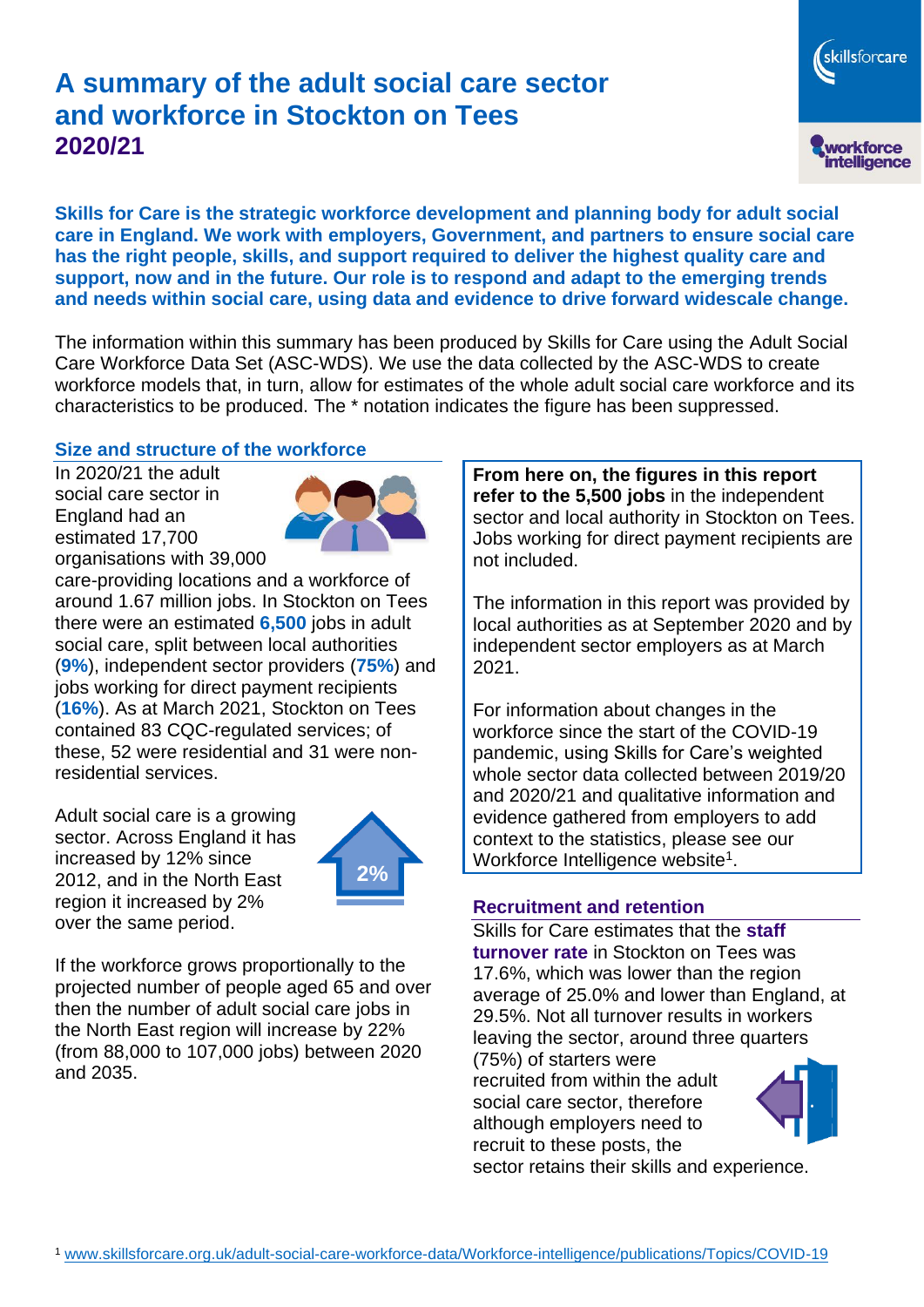Adult social care has an experienced 'core' of workers. Workers in Stockton on Tees had on average **9.2 years of experience in the sector** and 83% of the workforce had been working in the sector for at least three years.

Using both workforce intelligence evidence and our links with employers and stakeholders across England, we know that recruitment and retention is one of the largest issues faced by employers. We have many resources and tools available to help, for example the 'Values-based recruitment and retention toolkit'<sup>2</sup> and 'Seeing potential: widen your talent pool'. <sup>3</sup> For more information please visit: [www.skillsforcare.org.uk/recruitment-retention](http://www.skillsforcare.org.uk/recruitment-retention)

#### **Employment information**

We estimate Stockton on Tees had **5,500** adult social care jobs employed in the local authority and independent sectors. These included 375 managerial roles, 225 regulated professionals, 4,000 direct care (including 3,400 care workers), and 850 othernon-care proving roles.

The average number of **sickness days** taken in the last year in Stockton on Tees was 11.8, (10.2 in North East and 9.5 across England). With an estimated directly employed workforce of 5,200, this would mean employers in Stockton on Tees lost approximately **62,000 days to sickness in 2020/21**. In England levels of staff sickness have nearly doubled over the course of the pandemic between 2019/20 and 2020/21, in total around 6 million extra days were lost to sickness than in the year before.

Around one quarter (27%) of the workforce in Stockton on Tees were on zero-hours contracts. Around a half (52%) of the workforce usually worked full-time hours and 48% were part-time.

#### **Chart 1. Proportion of workers on zero hours contracts by area**

| England                 |  |
|-------------------------|--|
| <b>North East</b>       |  |
| <b>Stockton on Tees</b> |  |



### **Workforce demographics**

The majority (84%) of the workforce in Stockton on Tees were female, and the average age was 43.7 years old. Workers aged



24 and under made up 9% of the workforce and workers aged over 55 represented 28%. Given this age profile approximately 1,500 people will be reaching retirement age in the next 10 years.

Nationality varied by region, in England 83% of the workforce identified as British, while in the North East region this was 96%. An estimated 95% of the workforce in Stockton on Tees identified as British, 1% identified as of an EU nationality and 4% a non-EU nationality, therefore there was a similar reliance on EU and non-EU workers.

### **Pay**



Table 1 shows the full-time equivalent annual or hourly pay rate of selected job roles in Stockton on Tees (area), North East (region) and England. All

figures represent the independent sector as at March 2021, except social workers which represent the local authority sector as at September 2020. At the time of analysis, the National Living Wage was £8.72.

#### **Table 1. Average pay rate of selected job roles by area**

|                                 | England | Region  | Area    |  |
|---------------------------------|---------|---------|---------|--|
| Full-time equivalent annual pay |         |         |         |  |
| Social Worker <sup>t</sup>      | £37,100 | £35,000 | £34,400 |  |
| Registered nurse                | £33,600 | £32,400 | £32,800 |  |
| Hourly pay                      |         |         |         |  |
| <b>National Living</b><br>Wage  | £8.72   | £8.72   | £8.72   |  |
| Senior care worker              | £10.00  | £9.79   | £9.48   |  |
| Care worker                     | £9.29   | £9.05   | £8.95   |  |
| Support and<br>outreach         | £9.53   | £9.36   | £9.32   |  |

†Local authority social workers only.

Please note that pay varies by sector, with local authority pay generally being higher than independent sector pay.

[www.skillsforcare.org.uk/vba](http://www.skillsforcare.org.uk/vba)